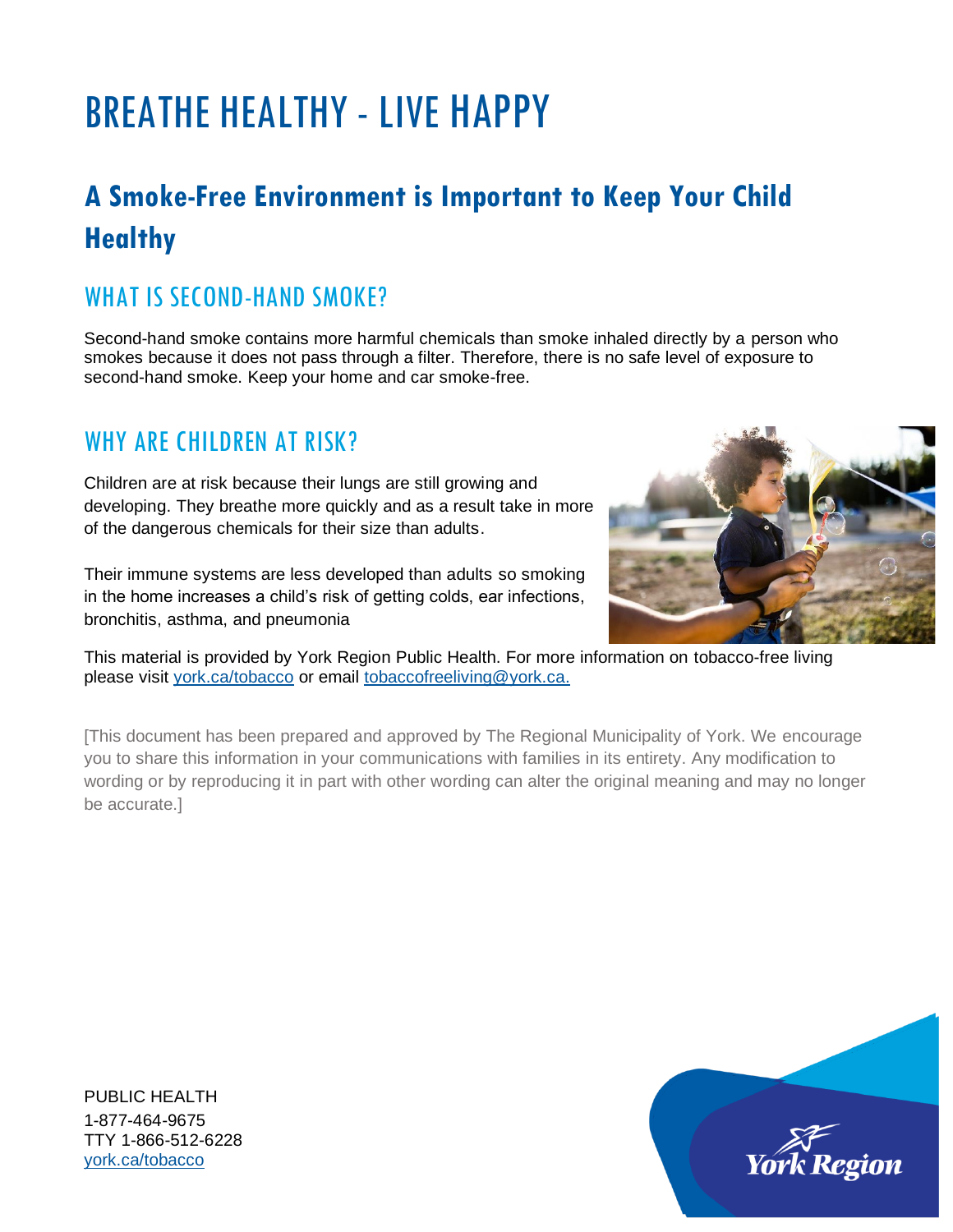## E-CIGARETTES: WHAT PARENTS NEED TO KNOW

## **Youth Who Do Not Use Tobacco are Beginning to Experiment with Vaping**

An **e-cigarette** is a battery-operated device that changes a liquid chemical, called e-juice, into a vapour that can be inhaled. This is often called **vaping**. E-juice does not contain tobacco. However, most of these products contain nicotine which is the addictive substance found in cigarettes, as well as flavouring and other chemicals. The health risks from e-cigarette use and second-hand vapour are unknown. Youth who do not use tobacco are beginning to experiment with vaping believing that it is a safer alternative. Ecigarette use may cause youth to start smoking cigarettes or using other substances.



For more information, visit [Vaping and e-cigarettes](http://www.york.ca/wps/portal/yorkhome/health/yr/substanceuse/vapingandecigarettes) and [E-cigarettes: To Vape or Not to Vape?](https://www.youtube.com/watch?v=_wAM3ql4HWs&feature=youtu.be)

This material is provided by York Region Public Health. For more information on tobacco-free living please visit [york.ca/tobacco](http://york.ca/tobacco) or email [tobaccofreeliving@york.ca.](mailto:tobaccofreeliving@york.ca)

[This document has been prepared and approved by The Regional Municipality of York. We encourage you to share this information in your communications with families in its entirety. Any modification to wording or by reproducing it in part with other wording can alter the original meaning and may no longer be accurate.]

PUBLIC HEALTH 1-877-464-9675 TTY 1-866-512-6228 [york.ca/tobacco](http://www.york.ca/tobacco)

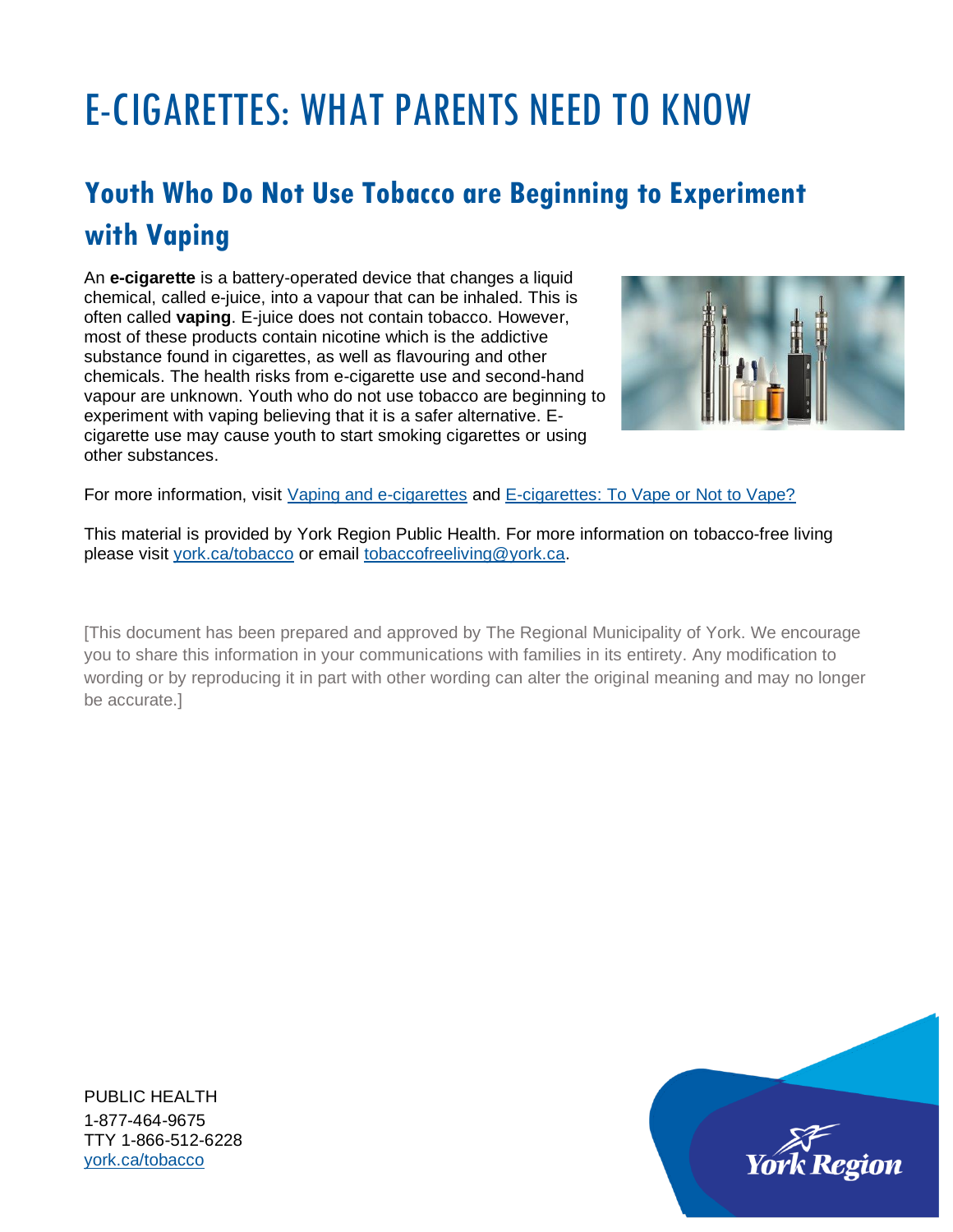## MOVIES INFLUENCE KIDS. MAKE THEM SMOKE-FREE

## **The More Kids and Teens See Smoking in Movies, the More Likely They are to Start Smoking**

#### HELP MAKE MOVIES BE SMOKE-FREE

**Get the Facts**

• Learn more about how movies influence youth by visiting [smokefreemovies.ca](http://www.smokefreemovies.ca/)

**Talk it Out**

• Talk to your friends and family about the issue of smoking in movies. Visit [mediasmarts.ca](http://www.mediasmarts.ca/) for tips about how to help kids understand messages that they receive in the media.



**Set Limits**

• Be more media aware at home by setting parameters on media content your child is watching

### **For More Information, Watch and Share the Following Video:**

[The Power to Change: Make Movies Smoke Free](https://www.youtube.com/watch?v=LD6ySSo_hiQ&feature=youtu.be)

This material is provided by York Region Public Health. For more information on tobacco-free living please visit [york.ca/tobacco](http://york.ca/tobacco) or email [tobaccofreeliving@york.ca.](mailto:tobaccofreeliving@york.ca)

[This document has been prepared and approved by The Regional Municipality of York. We encourage you to share this information in your communications with families in its entirety. Any modification to wording or by reproducing it in part with other wording can alter the original meaning and may no longer be accurate.]

**PUBLIC HEALTH** 1-877-464-9675 TTY 1-866-512-6228 [york.ca/tobacco](http://www.york.ca/tobacco)

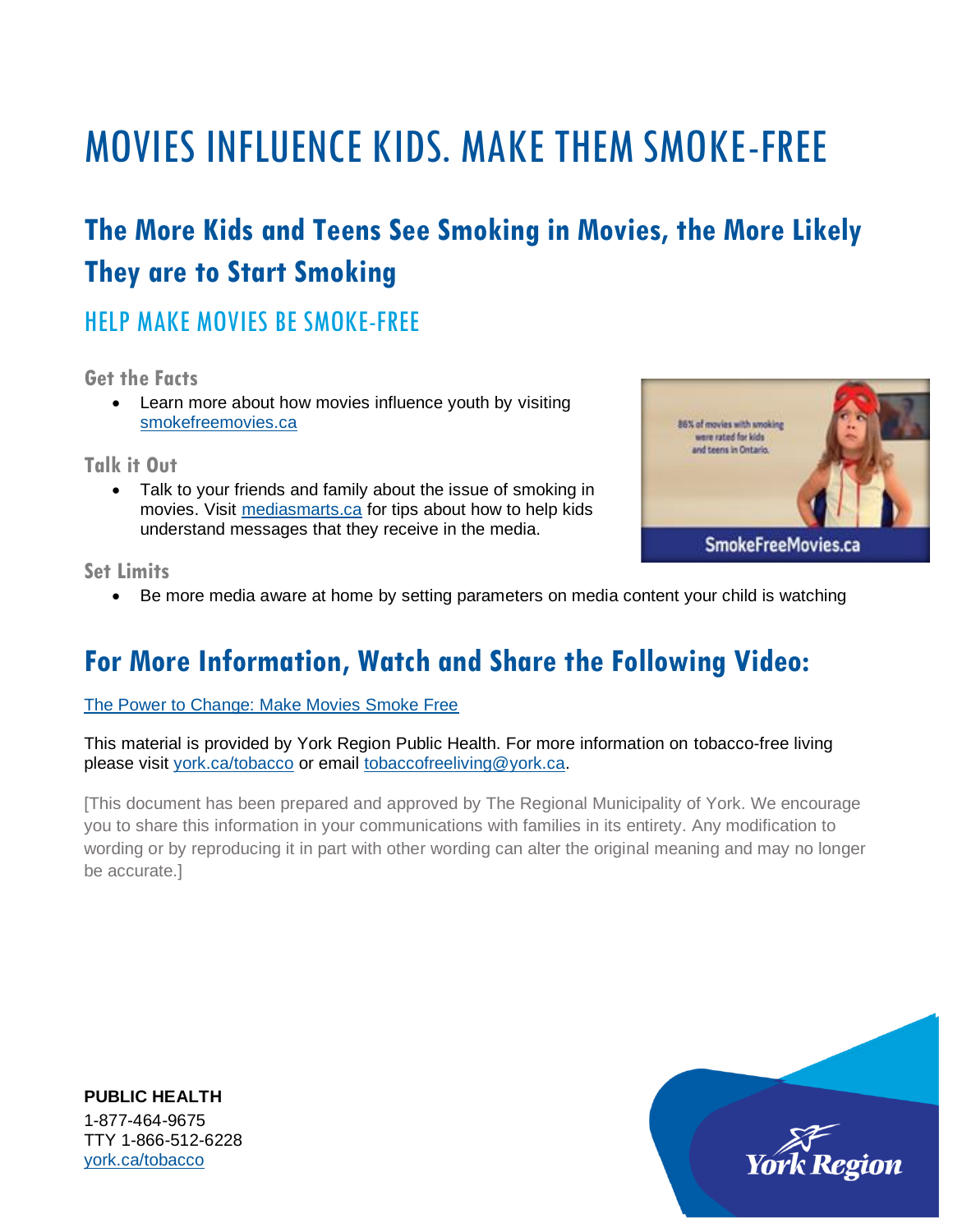# IS THIRD-HAND SMOKE REAL?

### **Third-Hand Smoke is Very Real**

Third-hand smoke includes the toxic chemicals from tobacco smoke that are left behind, even after the cigarette, cigar or pipe has been put out. These chemicals get trapped in your hair, skin, fabric, carpet, furniture and toys for days after a cigarette is put out. It builds up over time, long after the smoke can no longer be seen or smelled. Opening a window or running a fan/air purifier will not get rid of tobacco smoke.

### IF YOU SMOKE, PROTECT THOSE CLOSE TO YOU

- Keep your home and vehicle smoke-free
- Smoke outdoors and away from entrances or windows
- Wash your hands after smoking
- Wear a jacket or layer of clothing that can be removed after smoking before going into your home

This material is provided by York Region Public Health. For more information on tobacco-free living please visit [york.ca/tobacco](http://york.ca/tobacco) or email [tobaccofreeliving@york.ca.](mailto:tobaccofreeliving@york.ca)

[This document has been prepared and approved by The Regional Municipality of York. We encourage you to share this information in your communications with families in its entirety. Any modification to wording or by reproducing it in part with other wording can alter the original meaning and may no longer be accurate.]

**PUBLIC HEALTH** 1-877-464-9675 TTY 1-866-512-6228 [york.ca/tobacco](http://www.york.ca/tobacco)



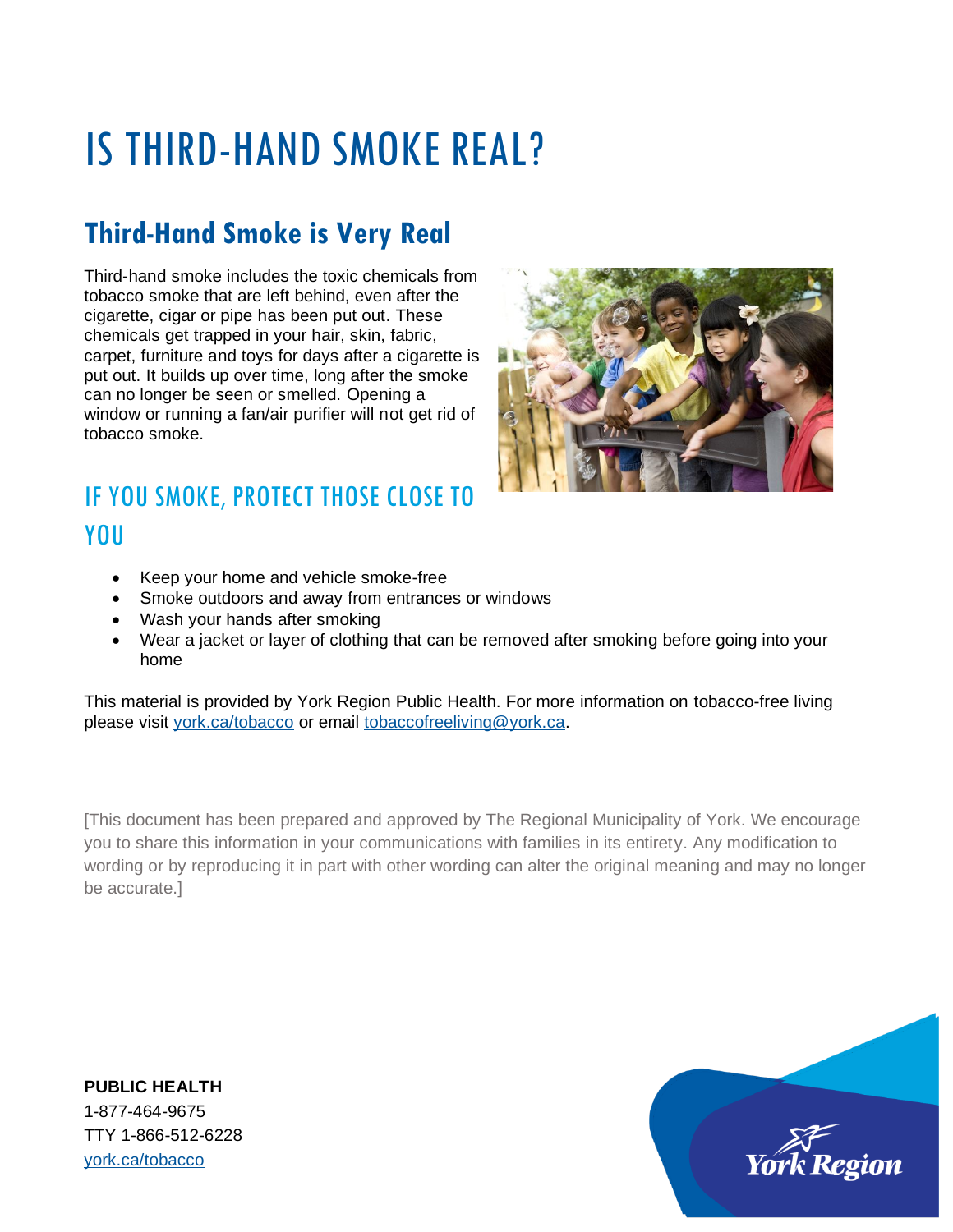## **SECOND-HAND SMOKE AND YOUR PET**

#### **How Second-Hand Smoke Affects Pets**

Tobacco products can be harmful to pets when they breath in second-hand smoke. Pets also take in the toxins from third-hand smoke when they lick their fur or pick through their feathers. Second-hand and third-hand smoke can affect your pet's health in the following ways:

| <b>DOGS</b>                                         | <b>CATS</b>                 | <b>BIRDS</b>             | <b>OTHER HEALTH</b><br><b>PROBLEMS</b>              |
|-----------------------------------------------------|-----------------------------|--------------------------|-----------------------------------------------------|
| Lung cancer<br>Nasal cancer<br>$\bullet$<br>Allergy | • Oral cancer<br>• Lymphoma | Lung cancer<br>Pneumonia | Eye irritation<br>Skin irritation<br>Heart problems |

#### **Symptoms of Nicotine Poisoning in Pets**

Nicotine poisoning can happen when pets ingest tobacco products such as cigarette butts, cigars, chewing tobacco or nicotine replacement therapy products. For example, if a pet ingests one cigarette or one cigar this can potentially be life threatening. Symptoms of nicotine poisoning include:

- Excitation
- Increased salivation
- Panting
- Vomiting
- Diarrhea
- Muscle weakness
- Twitching
- Collapse
- Increased Heart Rate
- Heart attack

#### HOW TO KEEP YOUR PET SAFE

- Quit smoking
- If you are not ready to quit, cut down
- Make your home and car smoke free
- Wash your hands after smoking and before touching your pet
- Ask others not to smoke around your pet
- Keep ashtrays clean
- Keep tobacco and nicotine products out of the reach of pets

PUBLIC HEALTH

1-877-464-9675 TTY 1866-512-6228 [york.ca/tobacco](http://www.york.ca/tobacco)